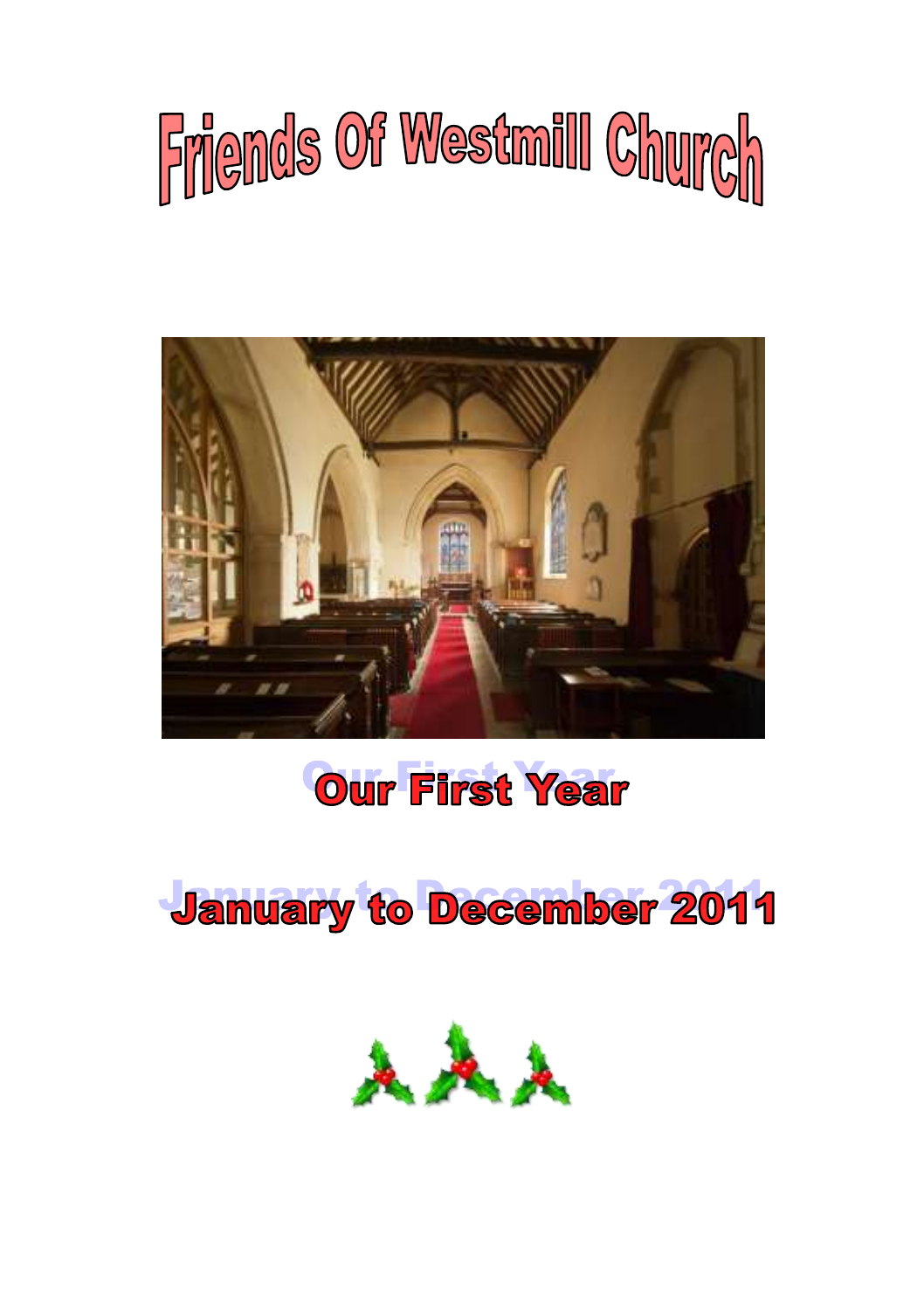It's been a very busy time this last year for our committee; we have had some very successful events, starting the year with a daffodil picking day and coffee morning in the late spring at Coles Park.

In early summer Kevin Foskett completed a sponsored bike ride through parts of France adding a few more hundred pounds to our funds.

In July our highly successful Flower Festival and Night on the Tiles musical evening in the Church was well received by the many visitors, the weekend raised £2500. Local photographers produced some stunning photos of our Village and area around Westmill. Visitors to the photo exhibition were asked to select their favourite 12 photos from the photos on display. The photos selected have been compiled into a magnificent 2012 Calendar. A number of copies of this limited edition are still available for sale at £7.50 each.

The Golfers of Westmill all turned out for a competition at Barkway Golf Course in early September. They enjoyed a Curry Meal in the evening at the Sword Inn Hand and an auction of promises to complete the day's activities. Our thanks to Heather & Jeff at the Sword for organizing this event adding £2000 to our funds.

The annual Westmill Art exhibition celebrating its 25th year this year kindly made a generous donate towards our funds.

The Hertfordshire Constabulary Choir entertained a Full Church to a wonderful evening of musical entertainment and during the interval all guests enjoyed a glass of wine. This event added a further £1000 to our funds.

The Horse Race Night organized by Jeff, Nigel, Russell & Winston and held in the Sword on  $11<sup>th</sup>$  November created great fun and raised £954 for our funds, thanks again to Heather & Jeff for hosting this event.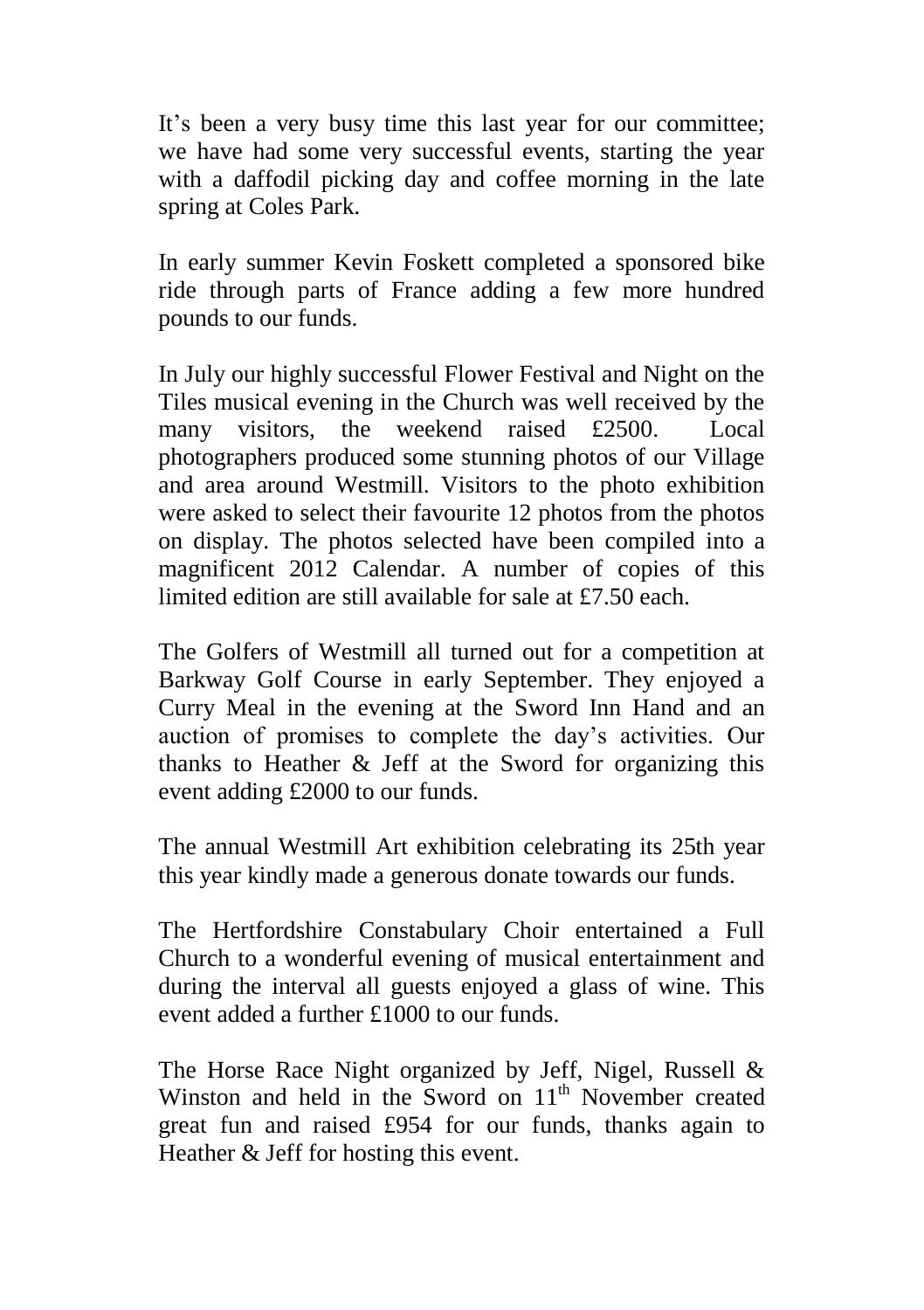Our Final fund raiser this year was held recently in Braughing Village Hall, when the Braughing Drama Group entertained us with their very popular Music Hall evening again raising funds for our Charity

Our very popular Roof Club lottery is still attracting 170 members each month, when 10 prizes totaling £170 are paid out each month with the same figure going to the roof club fund.

At the beginning of 2011 our fund raising committee set their sights to raise £20,000 during 2011. We have now raised over £33,000 and are overwhelmed by the support we have received. Thank you so much to all who have given so generously towards this fantastic figure.

Our thanks to the Greg Trust for their support and allowing us to frequently use their facilities.

Finally we wish the Churchwardens every success in their negotiations with several National Charities to donate funds towards the £150k needed to repair the Church Roof.

On behalf of the Trustees and fund raising committee we all wish you a Very Happy Christmas & New Year and thank you for the very generous support we have received during 2011.

Our website [www.friendsofwestmillchurch.org](http://www.friendsofwestmillchurch.org/)*.*uk is worth visiting regularly to keep up to date with our activities and future events.

## **Michael Thody Fund Raising Chairman**

*PS Date for diary January 25 th 2012. First AGM details later*